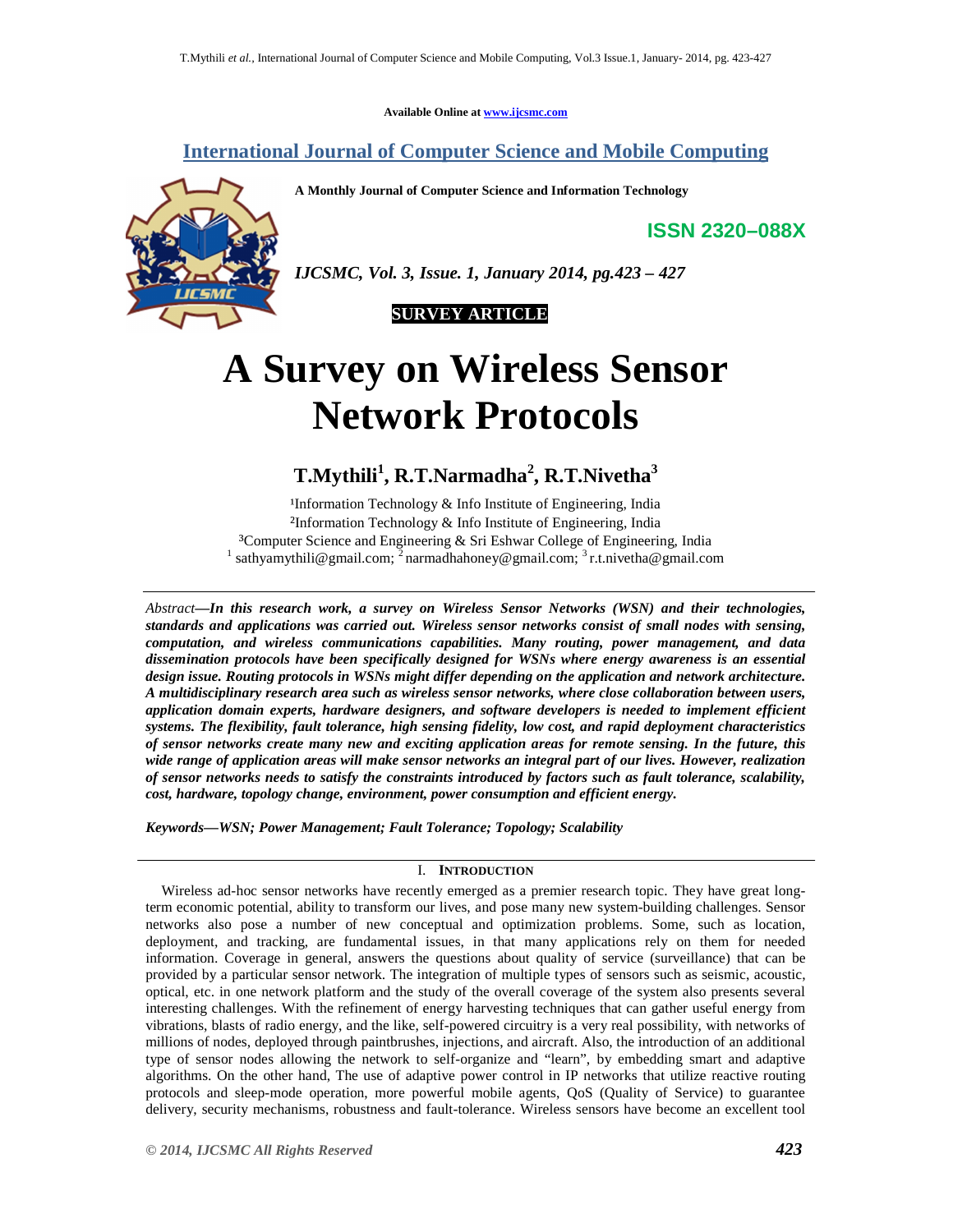for military applications involving intrusion detection, perimeter monitoring, information gathering and smart logistics support in an unknown deployed area. Some other applications: sensor-based personal health monitor, location detection with sensor networks and movement detection.

#### II. **APPLICATIONS OF SENSOR NETWROKS**

The development of sensor networks requires technologies from three different research areas: sensing, communication, and computing (including hardware, software, and algorithms). Thus, combined and separate advancements in each of these areas have driven research in sensor networks. Examples of early sensor networks include the radar networks used in air traffic control. The national power grid, with its many sensors, can be viewed as one large sensor network. These systems were developed with specialized computers and communication capabilities, and before the term "sensor networks" came into vogue. Table 1 summarizes the range of possible attributes in general sensor networks. Current and potential applications of sensor networks include: military sensing, physical security, air traffic control, traffic surveillance, video surveillance, industrial and manufacturing automation, distributed robotics, environment monitoring, and building and structures monitoring. The sensors in these applications may be small or large, and the networks may be wired or wireless.

| . TABLE I                     |
|-------------------------------|
| ATTRIBUTES OF SENSOR NETWORKS |

| <b>Attributes</b>            | <b>Features</b>                                                                                     |  |  |  |  |  |
|------------------------------|-----------------------------------------------------------------------------------------------------|--|--|--|--|--|
| Sensors                      | Size: Small (e.g., micro-electro mechanical systems (MEMS), large (e.g., radars, satellites)        |  |  |  |  |  |
|                              | Number: Small, large                                                                                |  |  |  |  |  |
|                              | Type: Passive (e.g., acoustic, seismic, video, IR, magnetic), active (e.g., radar, ladar)           |  |  |  |  |  |
|                              | Composition or mix: Homogeneous (same types of sensors), heterogeneous (different types of          |  |  |  |  |  |
|                              | sensors)                                                                                            |  |  |  |  |  |
|                              | Spatial Coverage: Fixed and planned (e.g., factory networks), adhoc (e.g., air-dropped)             |  |  |  |  |  |
|                              | Dynamics: Stationary (e.g., Scismic sensors), mobile (e.g., on robot vehicles)                      |  |  |  |  |  |
| Sensing Entities of Interest | Extent: Distributed (e.g., environmental monitoring), localized (e.g., target tracking)             |  |  |  |  |  |
|                              | Mobility: static, dynamic                                                                           |  |  |  |  |  |
|                              | Nature: Cooperative (e.g., air traffic control), non-cooperative (e.g., military targets)           |  |  |  |  |  |
| <b>Operating Environment</b> | Benign (factory floor), adverse (battlefield)                                                       |  |  |  |  |  |
| Communication                | Networking: Wired, wireless                                                                         |  |  |  |  |  |
|                              | Bandwidth: High, low                                                                                |  |  |  |  |  |
| Processing Architecture      | Centralized (All data sent to central site), distributed (located at sensor or other sites), hybrid |  |  |  |  |  |
| <b>Energy Availability</b>   | Constrained (e.g., in small sensors), unconstrained (e.g., in large sensors)                        |  |  |  |  |  |

#### *A. Infrastructure Security*

Sensor networks can be used for infrastructure security and counterterrorism applications. Critical buildings and facilities such as power plants and communication centers have to be protected from potential terrorists. Networks of video, acoustic, and other sensors can be deployed around these facilities. These sensors provide early detection of possible threats. Improved coverage and detection and a reduced false alarm rate can be achieved by fusing the data from multiple sensors. Even though fixed sensors connected by a fixed communication network protect most facilities, wireless ad hoc networks can provide more flexibility and additional coverage when needed. Sensor networks can also be used to detect biological, chemical, and nuclear attacks. Examples of such networks can be found in , which also describes other uses of sensor networks.

#### *B. Environment and Habitat Monitoring*

 Environment and habitat monitoring is a natural candidate for applying sensor networks, since the variables to be monitored, e.g., temperature, are usually distributed over a large region. The recently started Center for Embedded Network Sensing (CENS), Los Angeles, CA, has a focus on environmental and habitat monitoring. Environmental sensors are used to study vegetation response to climatic trends and diseases, and acoustic and imaging sensors can identify, track, and measure the population of birds and other species. On a very large scale, the System for the Vigilance of the Amazon (SIVAM) provides environmental monitoring, drug trafficking monitoring, and air traffic control for the Amazon Basin. Sponsored by the government of Brazil, this large sensor network consists of different types of interconnected sensors including radar, imagery, and environmental sensors. The imagery sensors are space based, radars are located on aircraft, and environmental sensors are mostly on the ground. The communication network connecting the sensors operates at different speeds. For example, high-speed networks connect sensors on satellites and aircraft, while low-speed networks connect the ground-based sensors.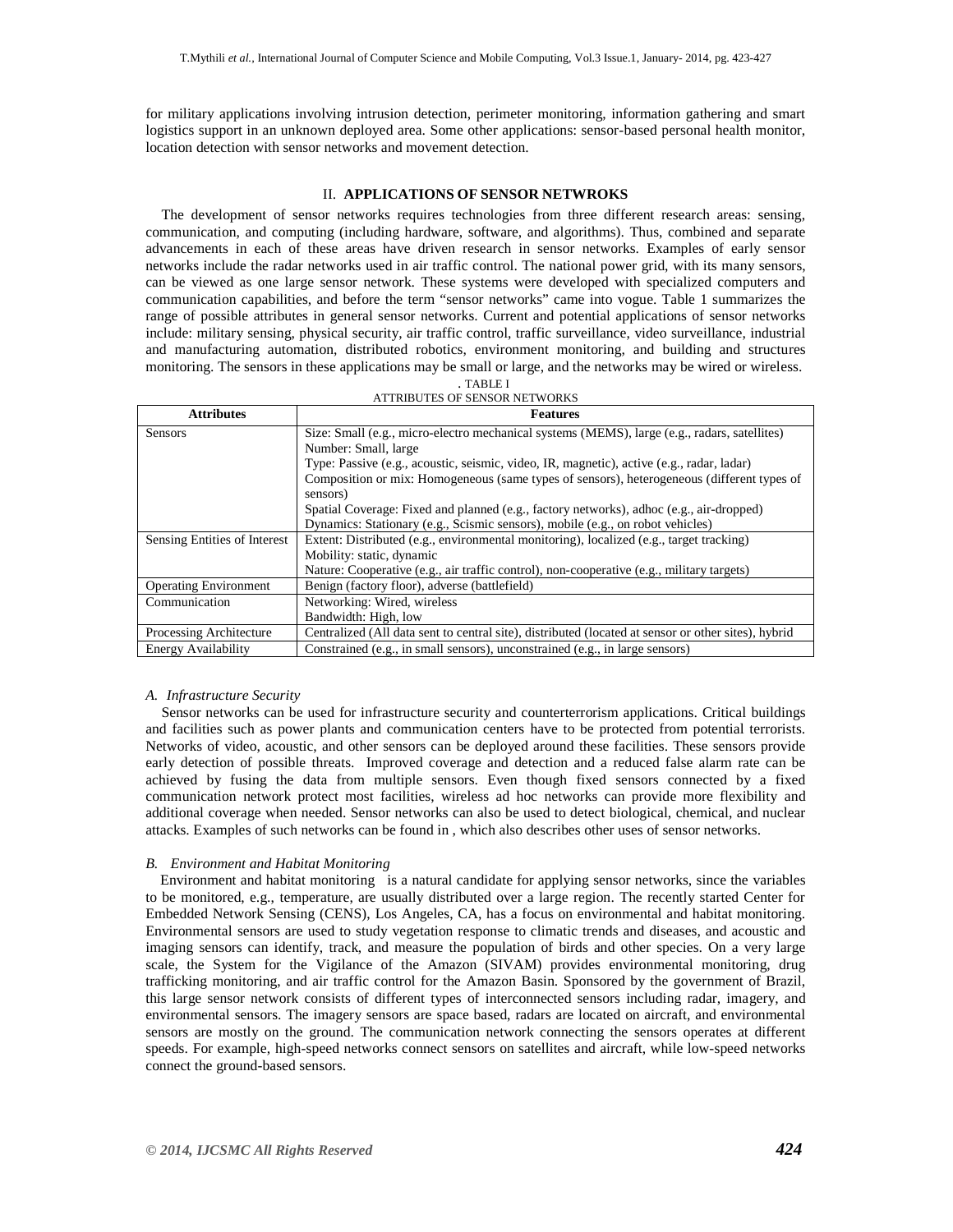#### *C. Traffic Control*

Sensor networks have been used for vehicle traffic monitoring and control for quite a while. Most traffic intersections have either overhead or buried sensors to detect vehicles and control traffic lights. Furthermore, video cameras are frequently used to monitor road segments with heavy traffic, with the video sent to human operators at central locations. However, these sensors and the communication network that connect them are costly; thus, traffic monitoring is generally limited to a few critical points. Inexpensive wireless ad hoc networks will completely change the landscape of traffic monitoring and control. Cheap sensors with embedded networking capability can be deployed at every road intersection to detect and count vehicle traffic and estimate its speed.

 The sensors will communicate with neighboring nodes to eventually develop a "global traffic picture" which can be queried by human operators or automatic controllers to generate control signals. Another more radical concept has the sensors attached to each vehicle. As the vehicles pass each other, they exchange summary information on the location of traffic jams and the speed and density of traffic, information that may be generated by ground sensors. These summaries propagate from vehicle to vehicle and can be used by drivers to avoid traffic jams and plan alternative routes.

#### III. **COMPARITIVE STUDY OF EXISTING NERGY-EFFFICIENT MAC PROTOCOLS**

| Name of<br>Protocol | <b>Scheme Used</b>                                   | Need for<br>Scheduling | <b>Energy</b><br><b>Saving</b>                                       | <b>Advantages</b>                                                                                                    | <b>Disadvantages</b>                                                              |
|---------------------|------------------------------------------------------|------------------------|----------------------------------------------------------------------|----------------------------------------------------------------------------------------------------------------------|-----------------------------------------------------------------------------------|
| S-MAC               | fixed duty cycle,<br>virtual cluster,<br><b>CSMA</b> | Yes                    | Power<br>savings<br>over standard<br>CSMA/CA<br><b>MAC</b>           | Low energy consumption<br>when traffic is low                                                                        | Sleep latency, problem<br>with broadcast packets                                  |
| <b>T-MAC</b>        | Adaptive duty<br>cycle,<br>overhearing, FRTS         | Yes                    | Uses 20% of<br>energy used<br>in S-MAC.                              | Adaptive active<br>time                                                                                              | Early sleeping problem                                                            |
| LPL.                | fixed preamble<br>sampling                           | No                     | Perform<br>betterthan<br><b>SMAC</b>                                 | On-Demand transmission<br>and reception. Low power<br>for low traffic                                                | Extended waiting time<br>even receiver has<br>already wake up.                    |
| <b>B-MAC</b>        | LPL, channel<br>assessment.<br>software interface    | No                     | Better power<br>savings,<br>latency, and<br>throughput<br>than S-MAC | Low overhead when<br>network is idle, Simple to<br>implement. Consumes less<br>power.                                | Overhearing, bad<br>performance at heavy<br>traffic. Long<br>transmission latency |
| Wise<br>MAC         | Minimized<br>preamble<br>sampling, schedule          | No                     | Better than<br>SMAC and<br>Low Power<br>Listening                    | Energy consumption both<br>at sender and receiver, and<br>at non target receiver,<br>increase latency at each<br>hop | Low power for low<br>traffic. Do not incur<br>overhead due to<br>synchronization. |

TABLE 2 DIFFERENT MAC PROTOCOLS

#### IV.**FAILURES IN WIRELESS SENSOR NETWORKS**

To comprehend fault tolerance mechanisms, it is important to point out the difference between faults, errors, and failures. Various definitions of these terms have been used. A fault is any kind of defect that leads to an error. An error corresponds to an incorrect (undefined) system state. Such a state may lead to a failure. A failure is the (observable) manifestation of an error, which occurs when the system deviates from its specification and cannot deliver its intended functionality. Fig 1 illustrates the difference between fault, error, and failure. A sensor service running on node A is expected to periodically send the measurements of its sensors to an aggregation service running on node B. However, node A suffers an impact causing a loose connection with one of its sensors. Since the code implementing node A's service is not designed to detect and overcome such situations, an erroneous state is reached when the sensor service tries to acquire data from the sensor. Due to this state, the service does not send sensor data to the aggregation service within the specified time interval. This results in a crash or omission failure of node A observed by node.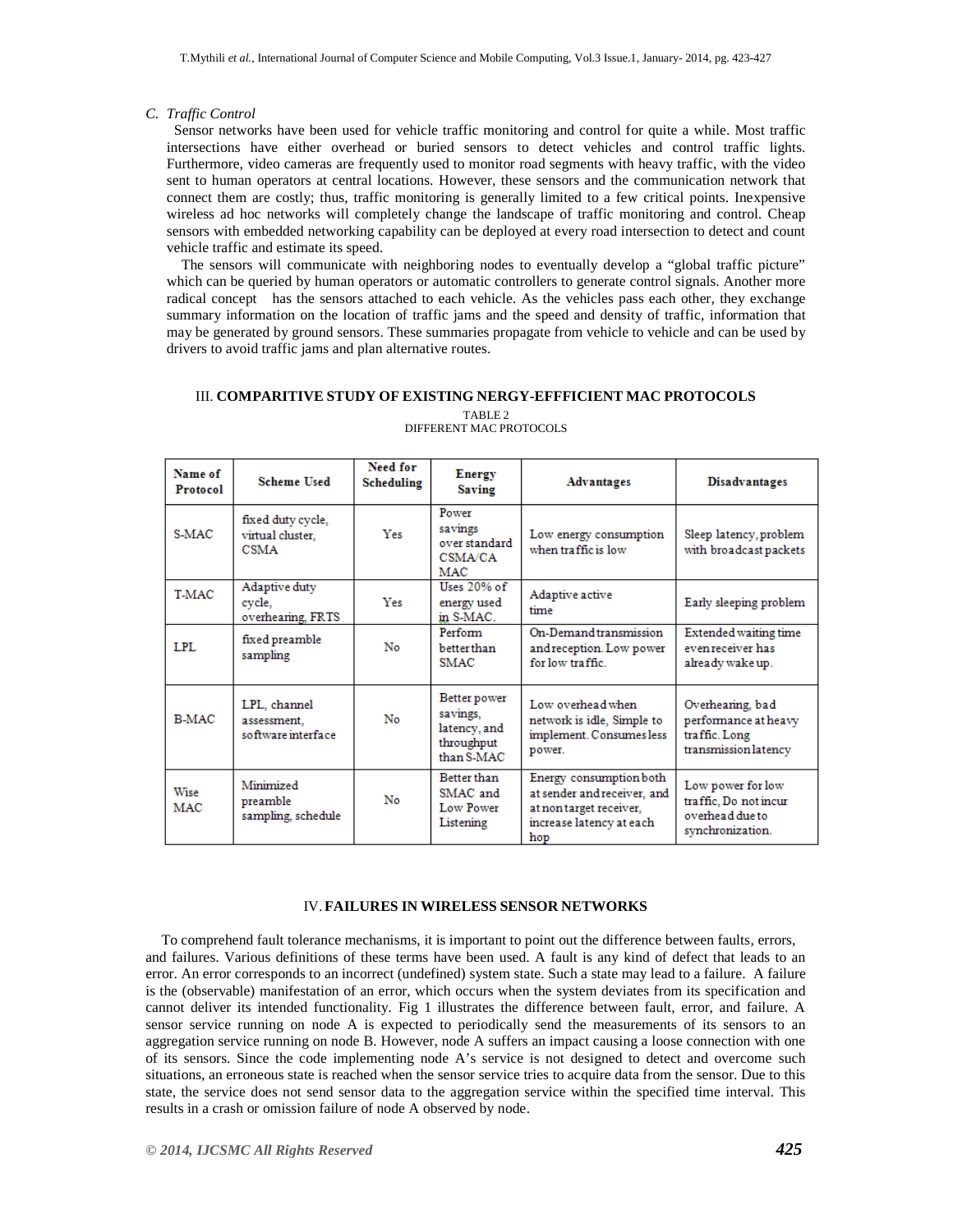

**Fig.1** Failure cause by a loosely connected sensor

#### *A. Source of Faults in Real WSN Applications*

Wireless sensor networks are commonly deployed in harsh environment and are subject to faults in several layers of the system. To analyze the faults that can occur in real application scenarios we performed a research on several application trial reports. Fig 2 presents a layered classification of components in a WSN that can suffer faults. A fault in each layer of the system has the possibility to propagate to above levels. For example, a power failure of a node will cause the entire node to fail. If this node is on a routing path, the messages of other nodes relying on this routing path will not be delivered making an entire region of the network silent until the routing path is restored. Ultimately, if the application in the back-end which presents the WSN data to the users suffers a fault due to some software bug or hardware failure the entire system is considered faulty.

A small number of nodes are selected to become cluster heads. They are responsible for coordinating the nodes in their clusters, for instance by collecting data from them and forwarding it to the base station. In case that a cluster head fails, no messages of its cluster will be forwarded to the base station any longer. The cluster head can also intentionally or due to software bugs forward incorrect information. While forwarding messages, nodes can aggregate data from multiple other nodes in order to reduce the amount of data sent to the base station. One common simple approach is to calculate the average of correlated measured values such as temperature, humidity and pressure, sending only one message to the back-end. If a node generates incorrect data, the data aggregation results can suffer deviations from the real value. Also, if a node responsible for generating the aggregated data is subject to a value failure, the base station will receive incorrect information of an entire region of the network.



**Fig 2:** Fault classification and propagation